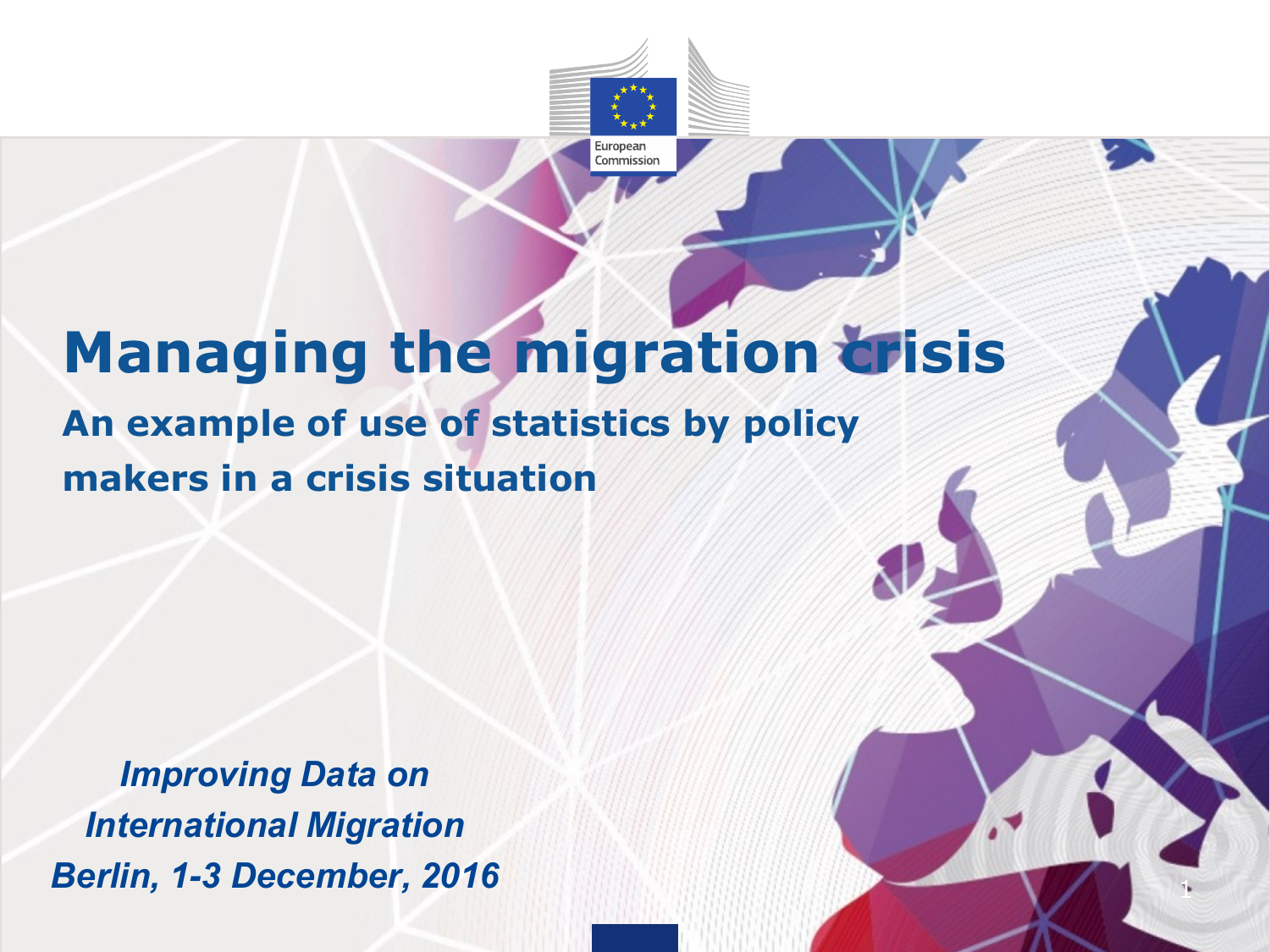

#### **The migration crisis in figures**

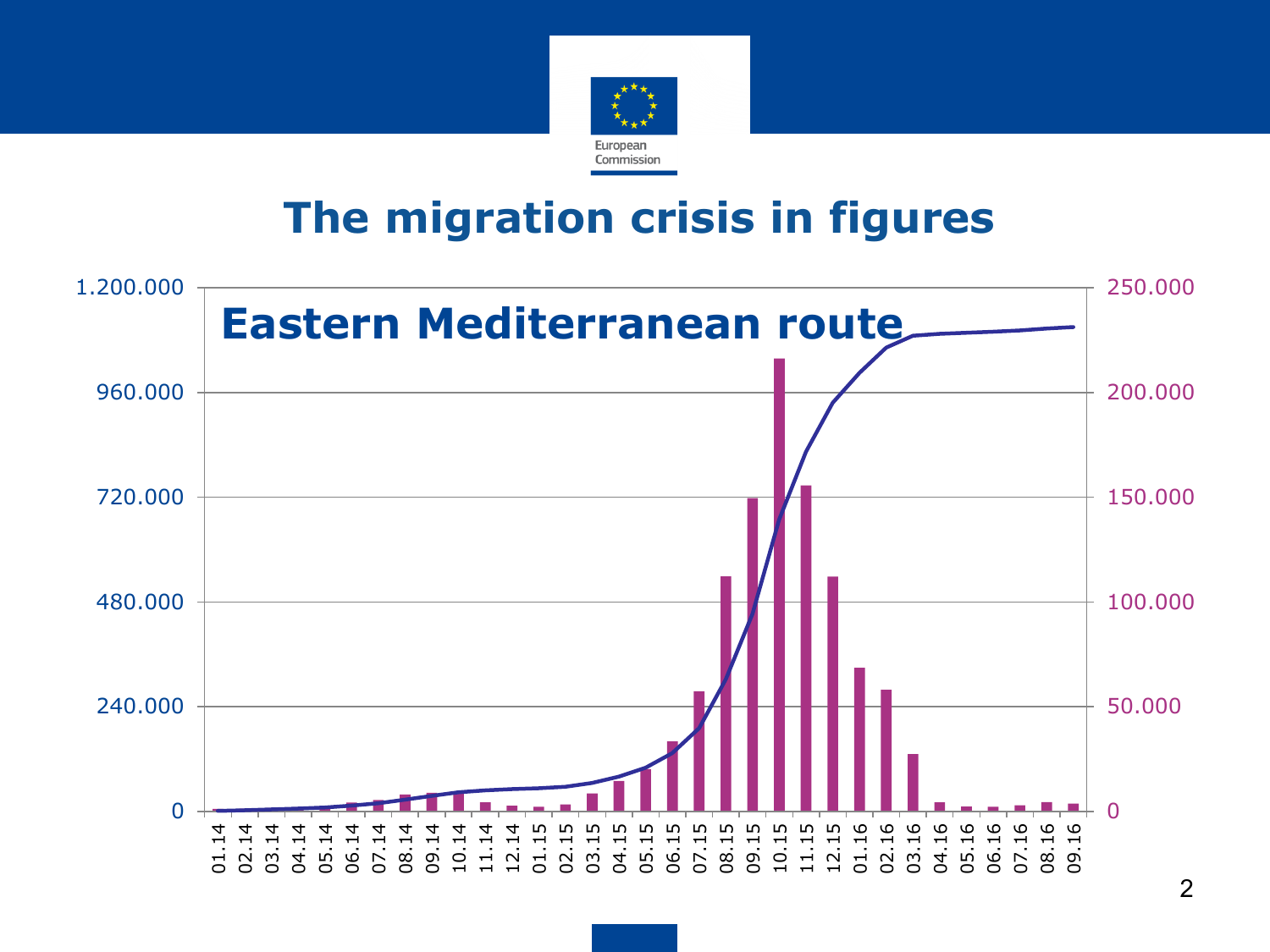#### Integrated Political Crisis Response (IPCR)



#### **Workflow of IPCR arrangements**

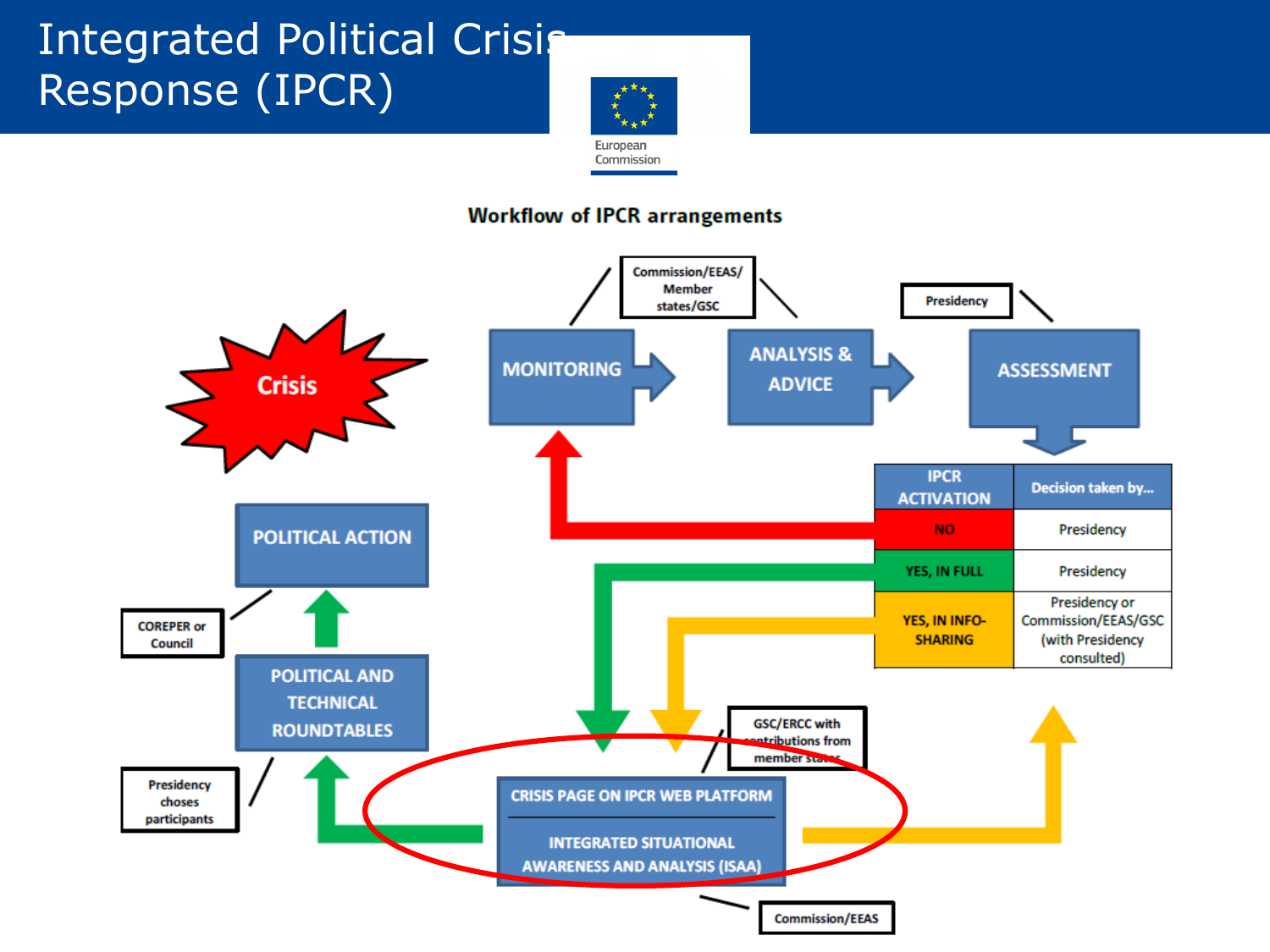

## **IPCR–specific Elements**

- *Shared situational awareness @28*
- *- ISAA report compiled by the Commission and the EEAS*
- *- IPCR Web Platform: central point for informationexchange*
- *- Central 24/7 point of contact*
- *Presidency steering on the handling of the crisis in the Council, including via IPCR Roundtables*
- *Support to decision making - preparing COREPER, COUNCIL and EUROPEAN COUNCIL*
- *An integrated/interinstitutional approach*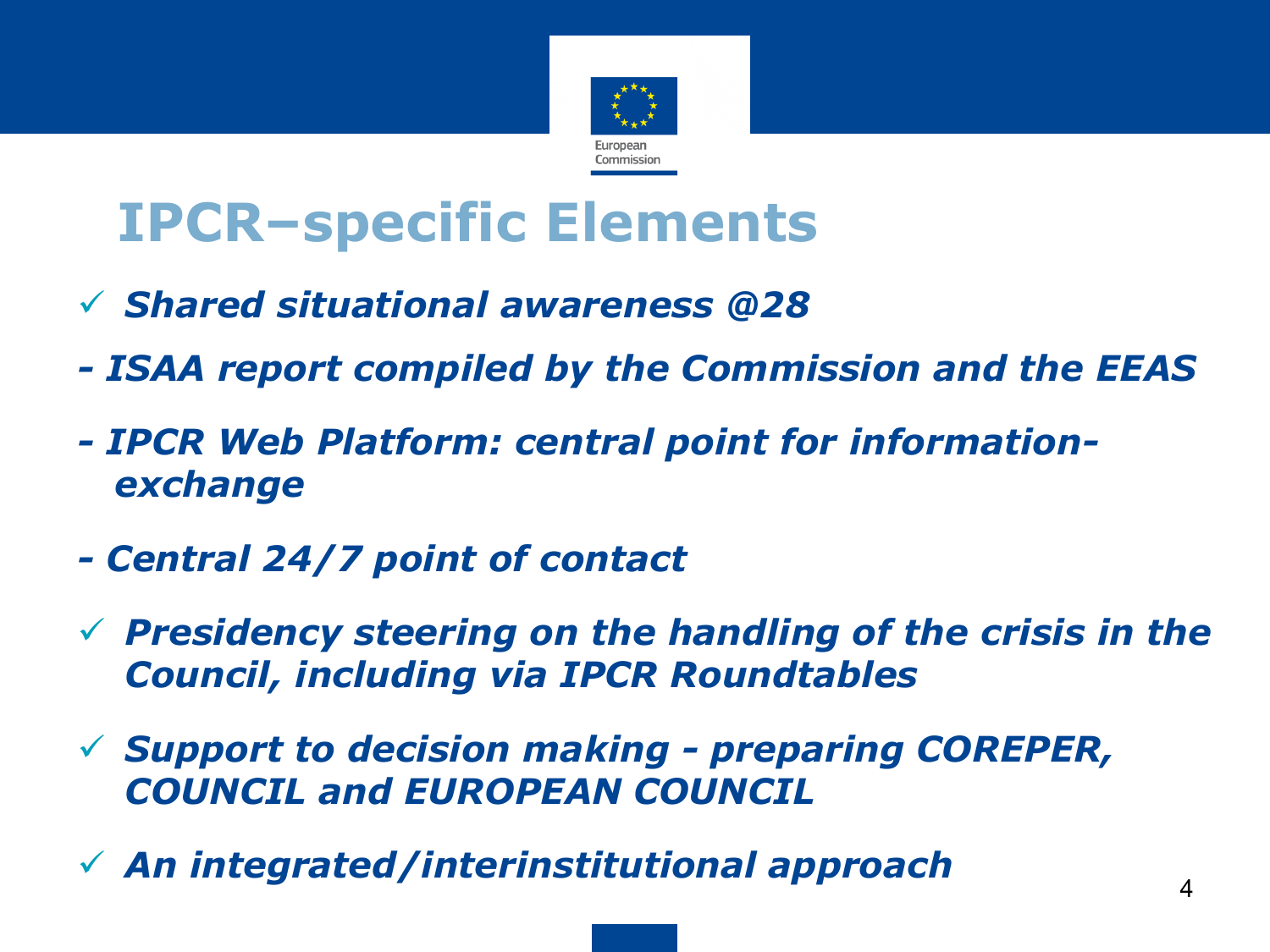

# **What is the ISAA report?**

- *Integrated Situational Awareness and Analysis*
- *Produced weekly by the European Commission and the EEAS*
- *Inputs from several Commission Services, EU+ States and EU Agencies (Frontex, EASO, Europol, FRA…)*
- *Tailored on the needs of the political actors*
- *Allows a strategic overview of the situation and an informed debate*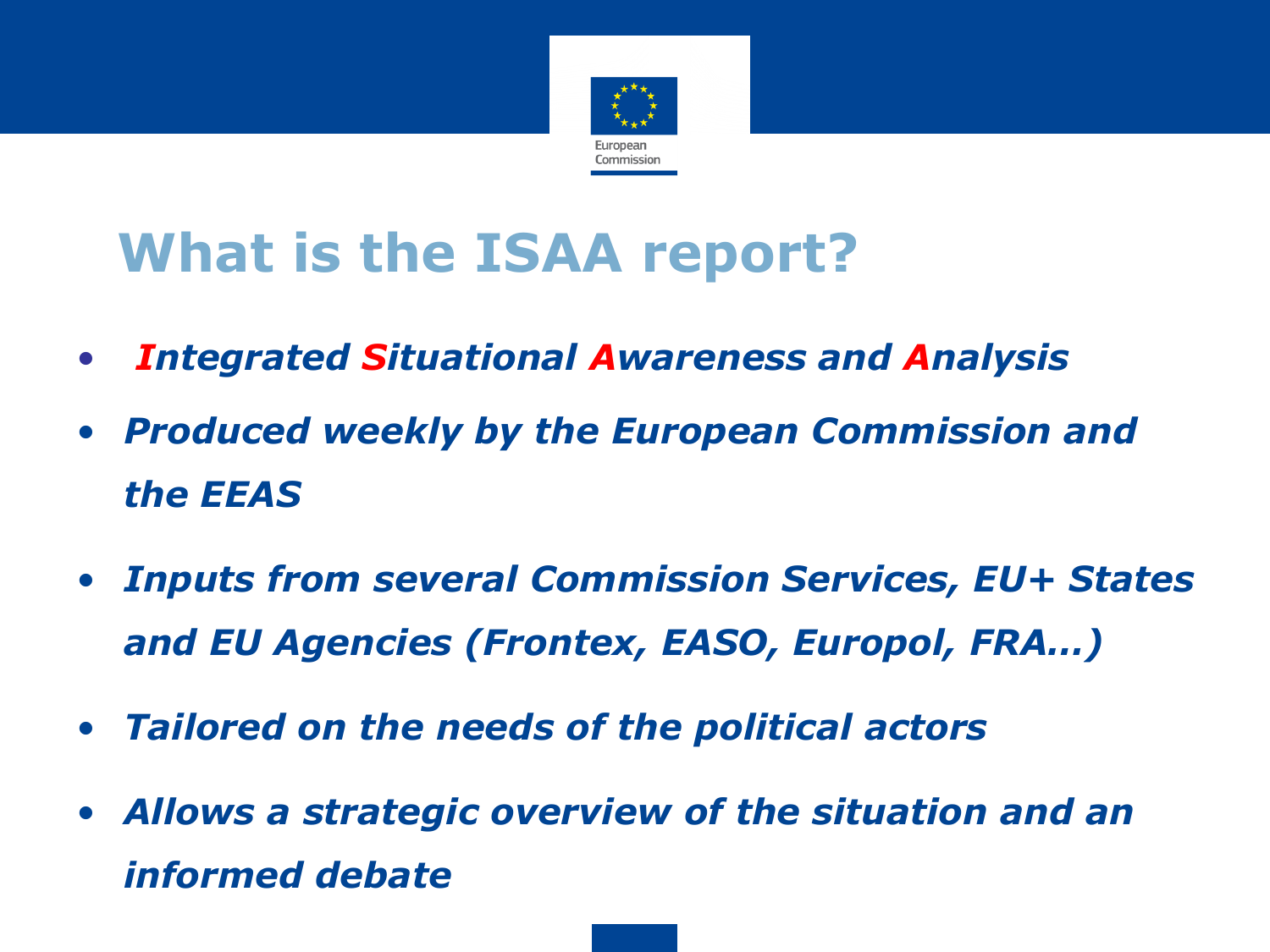

# **What is in the ISAA report?**

- *Analysis of the situation*
- *Assessment of the EU response*
- *Identification of possible shortcomings*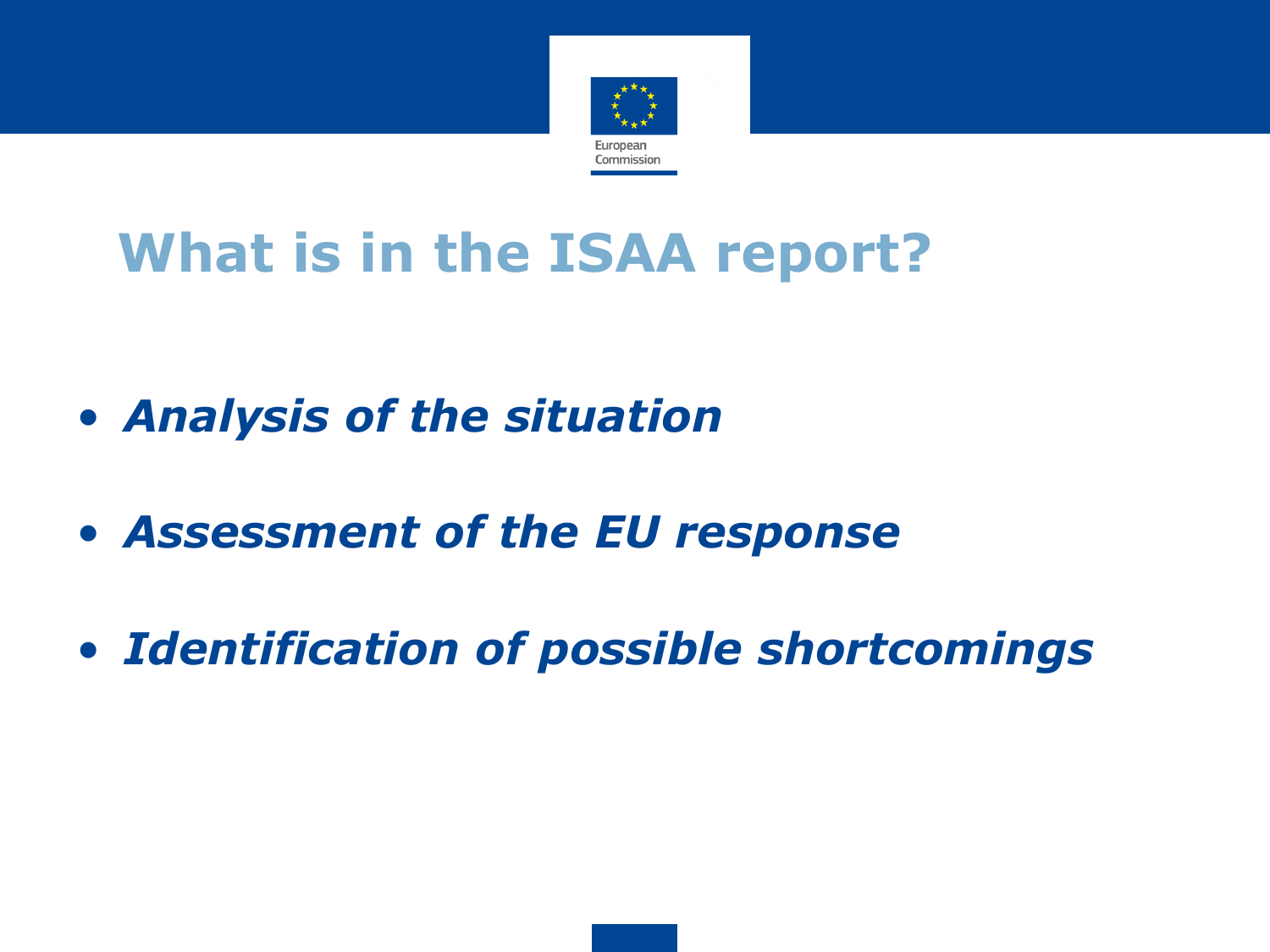

# **Analysis of the situation**

- *Arrivals*
- *Movements within EU and in the Western Balkans*
- *Operations / incidents*
- *Asylum applications*

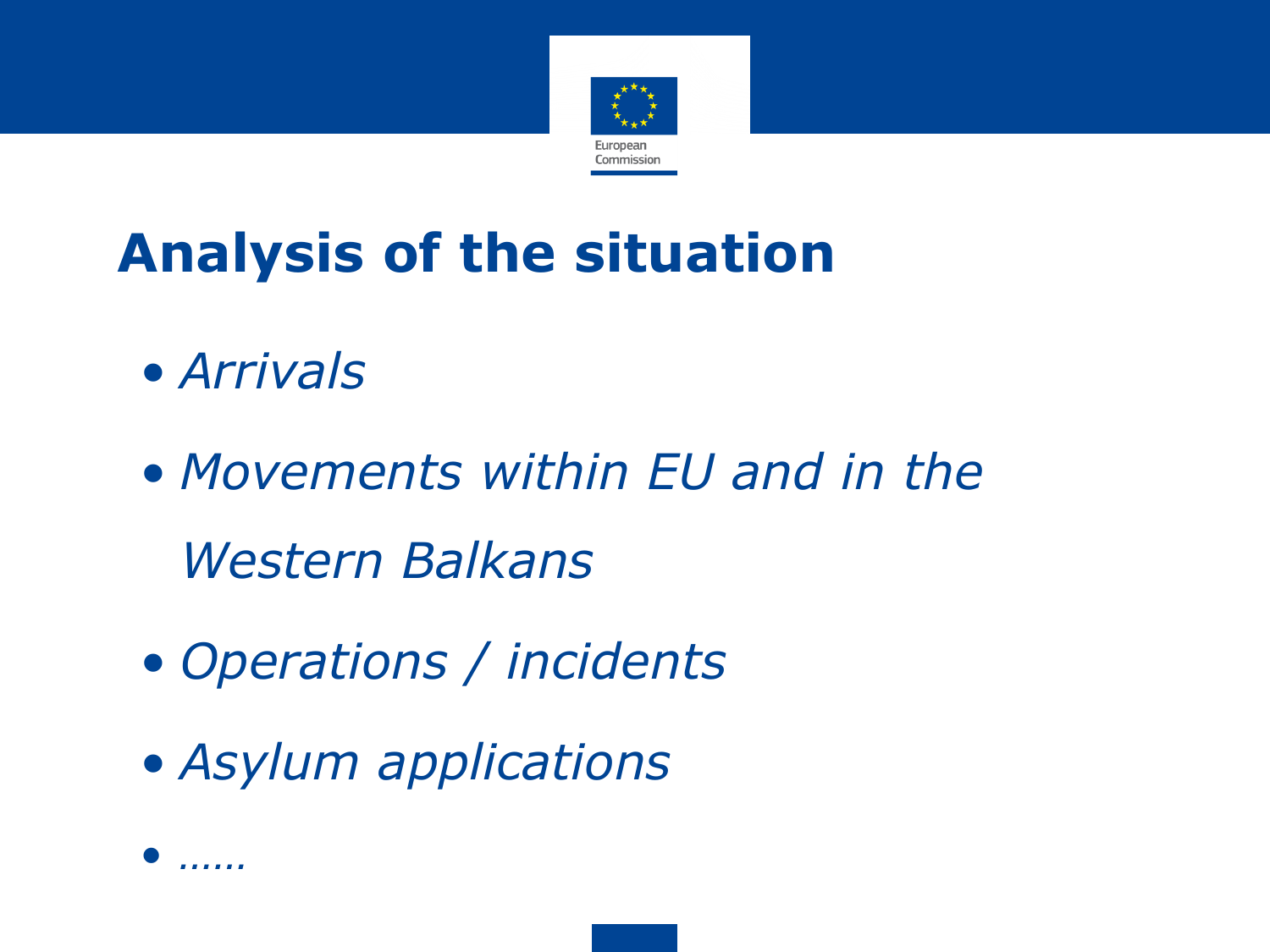

### **Assessment of the EU response**

- *Reception capacity*
- *Relocations*
- *Resettlements*
- *Deployment of officers / equipment*
- *In-kind (UCPM) and financial support*

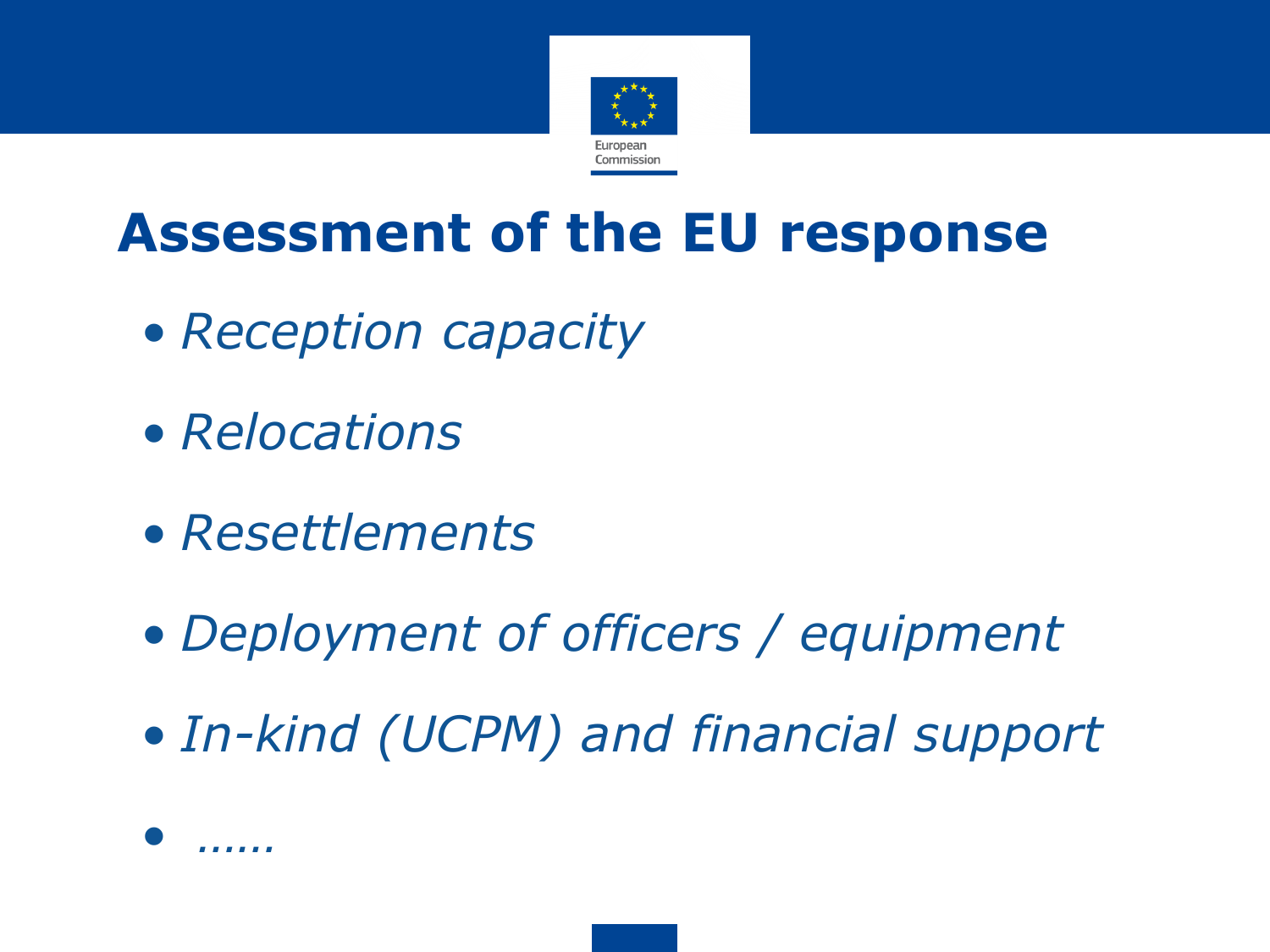

# **Statistics: the policy needs**

• *Data requirements*

*Timeliness*

- *Quality*
	- *- Assessment of reliability of the source*
	- *Reconciliation of data from different sources*
	- *Assessment of potential political bias in data sources*
- *New data/information collations*
	- *- Western Balkan daily report*
	- *- IPCR Questionnaire for Member States*
	- *- IRMA (Returns)* 9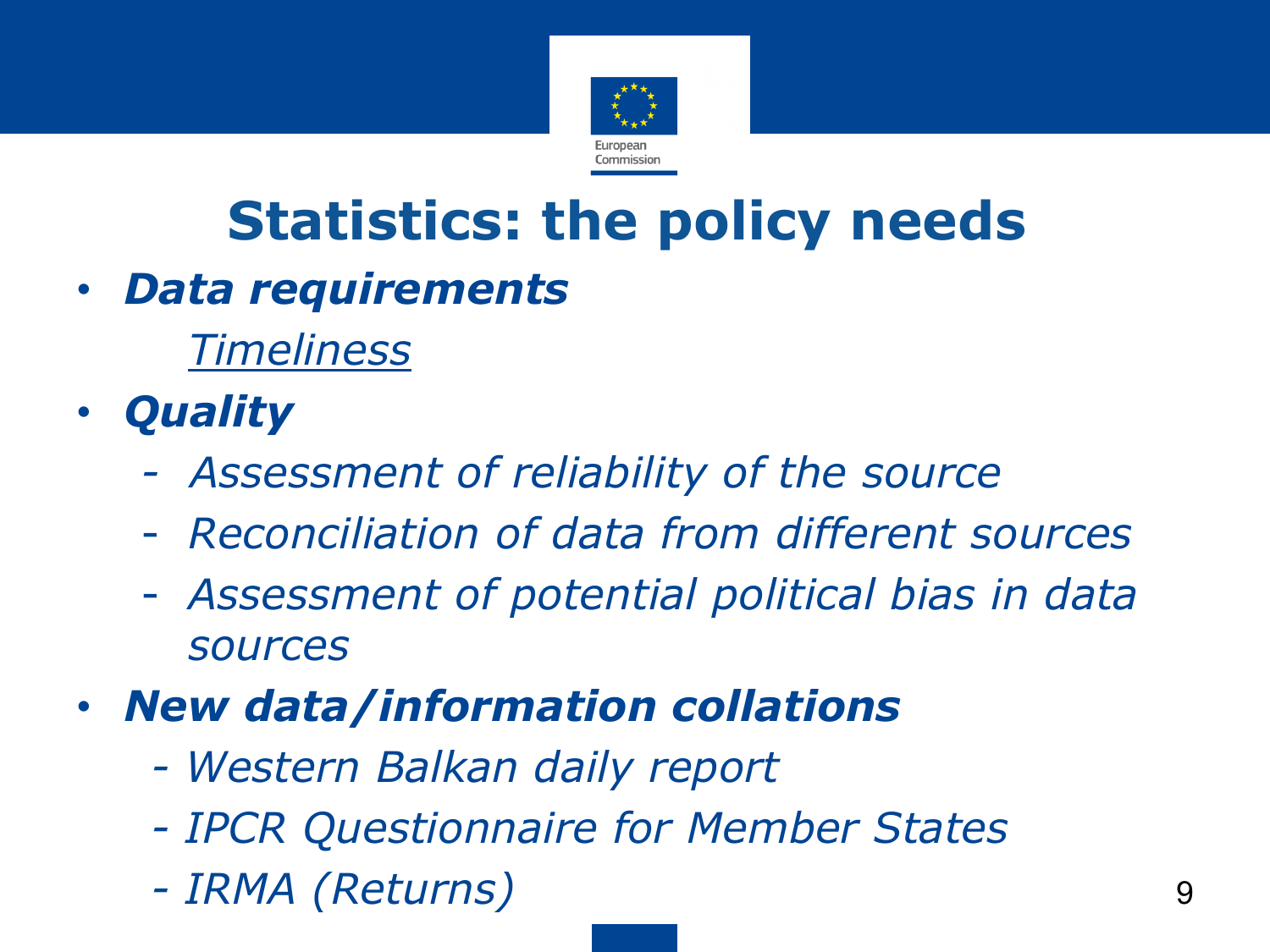

#### **The migration crisis in figures**